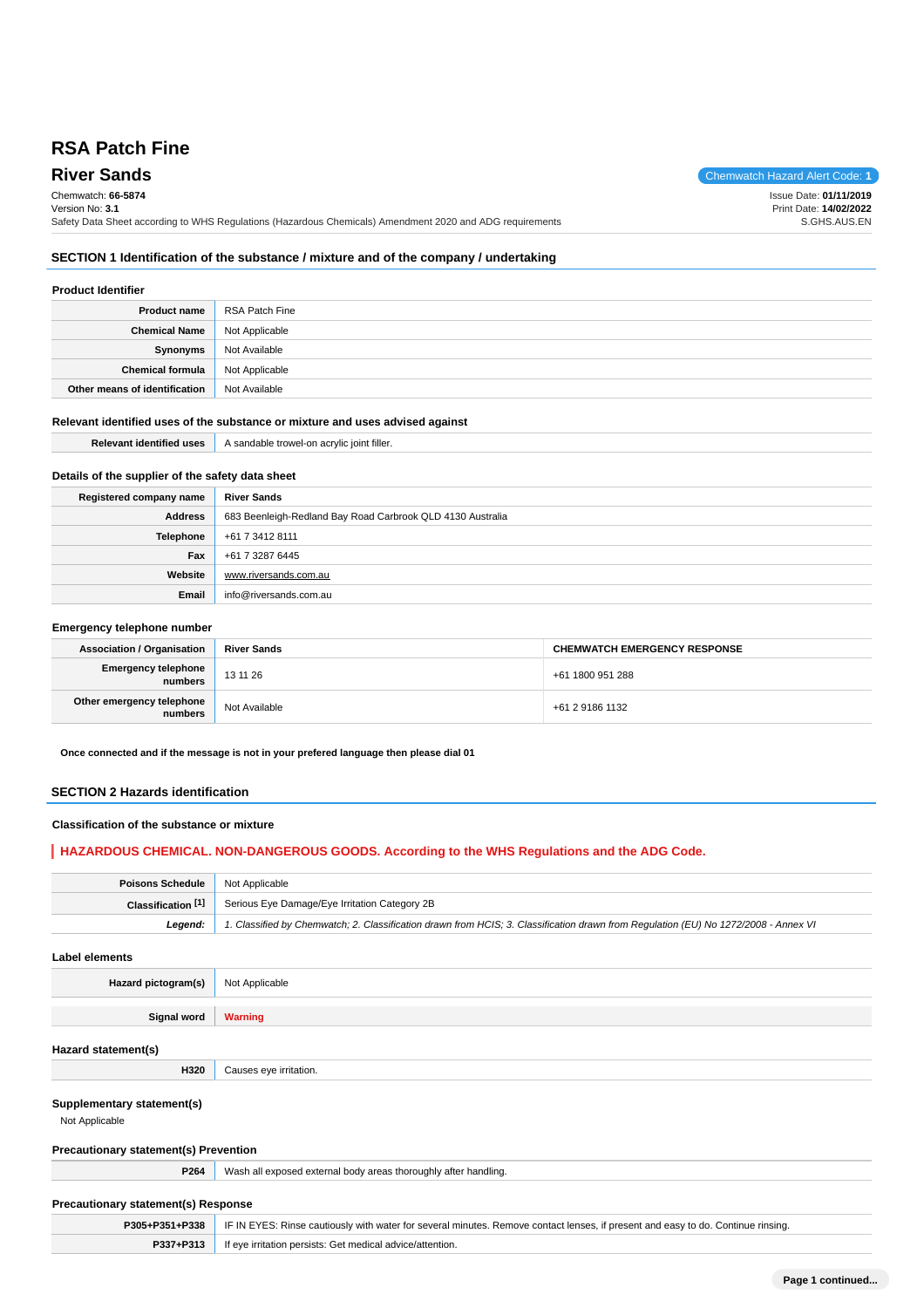### **Precautionary statement(s) Storage**

#### Not Applicable

**Precautionary statement(s) Disposal**

Not Applicable

### **SECTION 3 Composition / information on ingredients**

#### **Substances**

See section below for composition of Mixtures

#### **Mixtures**

| <b>CAS No</b> | %[weight]                                           | Name                                                                                                                                    |
|---------------|-----------------------------------------------------|-----------------------------------------------------------------------------------------------------------------------------------------|
| Not Available | 100                                                 | Ingredients determined not to be hazardous                                                                                              |
| Leaend:       | Classification drawn from C&L * EU IOELVs available | 1. Classified by Chemwatch; 2. Classification drawn from HCIS; 3. Classification drawn from Regulation (EU) No 1272/2008 - Annex VI; 4. |

### **SECTION 4 First aid measures**

| Description of first aid measures |                                                                                                                                                                                                                                                                                                                                                                                                                                                                                                  |
|-----------------------------------|--------------------------------------------------------------------------------------------------------------------------------------------------------------------------------------------------------------------------------------------------------------------------------------------------------------------------------------------------------------------------------------------------------------------------------------------------------------------------------------------------|
| <b>Eye Contact</b>                | If this product comes in contact with the eyes:<br>▶ Wash out immediately with fresh running water.<br>Ensure complete irrigation of the eye by keeping eyelids apart and away from eye and moving the eyelids by occasionally lifting the upper<br>and lower lids.<br>▶ Seek medical attention without delay; if pain persists or recurs seek medical attention.<br>Removal of contact lenses after an eye injury should only be undertaken by skilled personnel.                               |
| <b>Skin Contact</b>               | If skin contact occurs:<br>Immediately remove all contaminated clothing, including footwear.<br>Fiush skin and hair with running water (and soap if available).<br>Seek medical attention in event of irritation.                                                                                                                                                                                                                                                                                |
| Inhalation                        | If fumes, aerosols or combustion products are inhaled remove from contaminated area.<br>• Other measures are usually unnecessary.                                                                                                                                                                                                                                                                                                                                                                |
| Ingestion                         | If swallowed do <b>NOT</b> induce vomiting.<br>If vomiting occurs, lean patient forward or place on left side (head-down position, if possible) to maintain open airway and prevent aspiration.<br>• Observe the patient carefully.<br>▶ Never give liquid to a person showing signs of being sleepy or with reduced awareness; i.e. becoming unconscious.<br>• Give water to rinse out mouth, then provide liquid slowly and as much as casualty can comfortably drink.<br>Seek medical advice. |

### **Indication of any immediate medical attention and special treatment needed**

Treat symptomatically.

### **SECTION 5 Firefighting measures**

#### **Extinguishing media**

- Water spray or fog.
- Foam.
- Dry chemical powder.
- BCF (where regulations permit).
- Carbon dioxide.

### **Special hazards arising from the substrate or mixture**

| <b>Fire Incompatibility</b>    | Avoid contamination with oxidising agents i.e. nitrates, oxidising acids, chlorine bleaches, pool chlorine etc. as ignition may result                                                                                                                                                                                                                                                                                                                                                                                                                                                                                                |
|--------------------------------|---------------------------------------------------------------------------------------------------------------------------------------------------------------------------------------------------------------------------------------------------------------------------------------------------------------------------------------------------------------------------------------------------------------------------------------------------------------------------------------------------------------------------------------------------------------------------------------------------------------------------------------|
| <b>Advice for firefighters</b> |                                                                                                                                                                                                                                                                                                                                                                                                                                                                                                                                                                                                                                       |
| <b>Fire Fighting</b>           | Alert Fire Brigade and tell them location and nature of hazard.<br>▶ Wear breathing apparatus plus protective gloves.<br>▶ Prevent, by any means available, spillage from entering drains or water courses.<br>► Use water delivered as a fine spray to control fire and cool adjacent area.<br>DO NOT approach containers suspected to be hot.<br>Cool fire exposed containers with water spray from a protected location.<br>If safe to do so, remove containers from path of fire.<br>Equipment should be thoroughly decontaminated after use.                                                                                     |
| <b>Fire/Explosion Hazard</b>   | The material is not readily combustible under normal conditions.<br>However, it will break down under fire conditions and the organic component may burn.<br>Not considered to be a significant fire risk.<br>Heat may cause expansion or decomposition with violent rupture of containers.<br>▶ Decomposes on heating and may produce toxic fumes of carbon monoxide (CO).<br>May emit acrid smoke.<br>Decomposes on heating and produces toxic fumes of:<br>carbon monoxide (CO)<br>carbon dioxide (CO2)<br>other pyrolysis products typical of burning organic material.<br>May emit poisonous fumes.<br>May emit corrosive fumes. |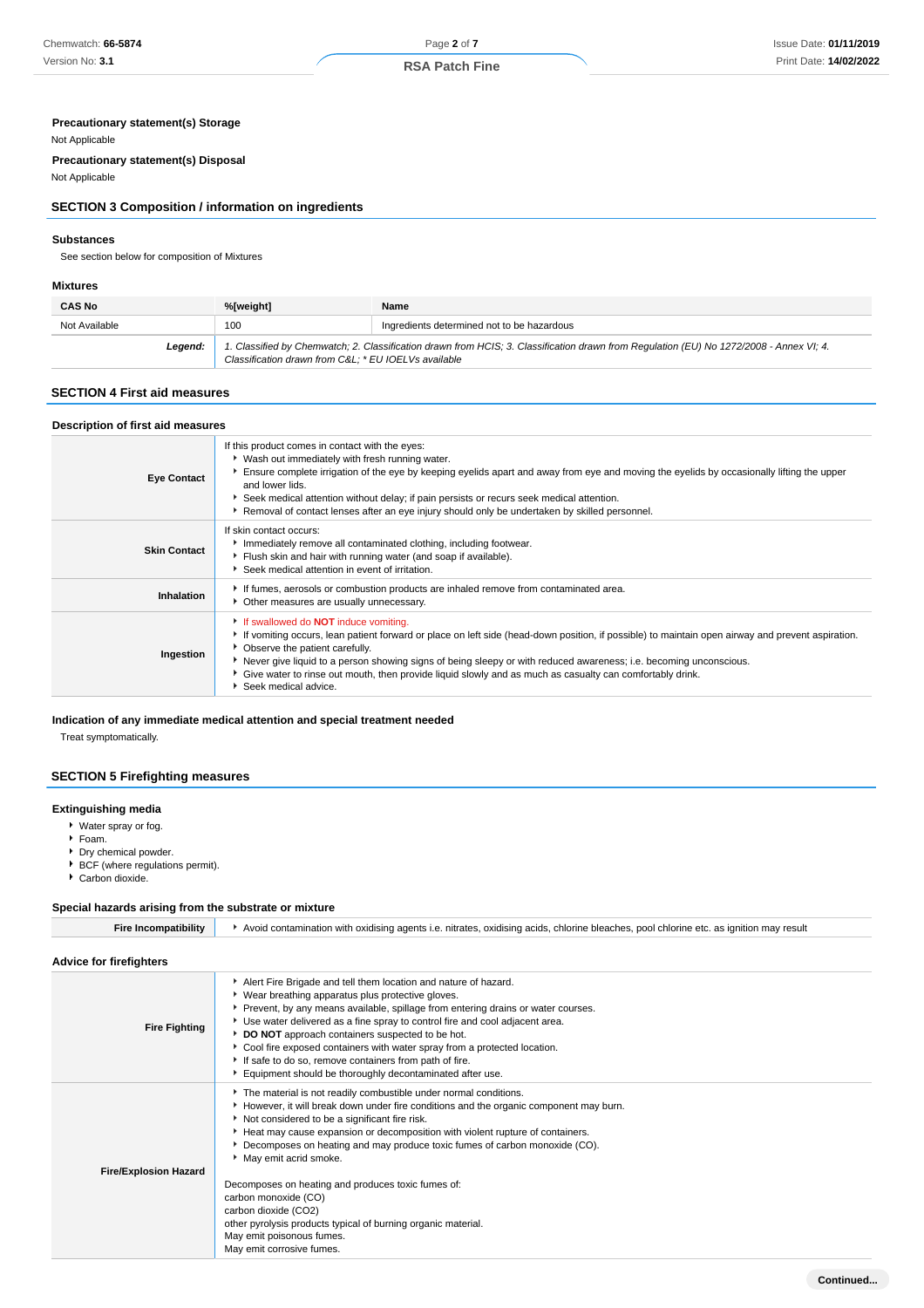Version No: **3.1**

Page **3** of **7 RSA Patch Fine**

**HAZCHEM** Not Applicable

### **SECTION 6 Accidental release measures**

**Personal precautions, protective equipment and emergency procedures** See section 8

### **Environmental precautions**

See section 12

#### **Methods and material for containment and cleaning up**

| <b>Minor Spills</b> | Slippery when spilt.<br>Clean up all spills immediately.<br>Avoid contact with skin and eyes.<br>▶ Wear impervious gloves and safety goggles.<br>Trowel up/scrape up.<br>Place spilled material in clean, dry, sealed container.<br>Flush spill area with water.                                                                                                                                                                                                                                                                                                                                                                                                                                                                                                                                                                             |
|---------------------|----------------------------------------------------------------------------------------------------------------------------------------------------------------------------------------------------------------------------------------------------------------------------------------------------------------------------------------------------------------------------------------------------------------------------------------------------------------------------------------------------------------------------------------------------------------------------------------------------------------------------------------------------------------------------------------------------------------------------------------------------------------------------------------------------------------------------------------------|
| <b>Major Spills</b> | Slippery when spilt.<br>Clear area of personnel and move upwind.<br>Alert Fire Brigade and tell them location and nature of hazard.<br>▶ Wear breathing apparatus plus protective gloves.<br>▶ Prevent, by any means available, spillage from entering drains or water course.<br>Stop leak if safe to do so.<br>Contain spill with sand, earth or vermiculite.<br>▶ Collect recoverable product into labelled containers for recycling.<br>Neutralise/decontaminate residue (see Section 13 for specific agent).<br>Collect solid residues and seal in labelled drums for disposal.<br>• Wash area and prevent runoff into drains.<br>After clean up operations, decontaminate and launder all protective clothing and equipment before storing and re-using.<br>If contamination of drains or waterways occurs, advise emergency services. |

Personal Protective Equipment advice is contained in Section 8 of the SDS.

#### **SECTION 7 Handling and storage**

| Precautions for safe handling |                                                                                                                                                                                                                                                                                                                                                                                                                         |
|-------------------------------|-------------------------------------------------------------------------------------------------------------------------------------------------------------------------------------------------------------------------------------------------------------------------------------------------------------------------------------------------------------------------------------------------------------------------|
| Safe handling                 | Limit all unnecessary personal contact.<br>Wear protective clothing when risk of exposure occurs.<br>▶ Use in a well-ventilated area.<br>V When handling DO NOT eat, drink or smoke.<br>Always wash hands with soap and water after handling.<br>Avoid physical damage to containers.<br>Use good occupational work practice.<br>Observe manufacturer's storage and handling recommendations contained within this SDS. |
| <b>Other information</b>      | Store in original containers.<br>Keep containers securely sealed.<br>Store in a cool, dry, well-ventilated area.<br>Store away from incompatible materials and foodstuff containers.<br>Protect containers against physical damage and check regularly for leaks.<br>Observe manufacturer's storage and handling recommendations contained within this SDS.                                                             |

#### **Conditions for safe storage, including any incompatibilities**

| Suitable container      | ▶ Metal can or drum<br>▶ Packaging as recommended by manufacturer.<br>• Check all containers are clearly labelled and free from leaks.  |
|-------------------------|-----------------------------------------------------------------------------------------------------------------------------------------|
| Storage incompatibility | incompatible with cyanides (class 6), strong acids (class 8), cationic detergents or foodstuffs<br>Avoid reaction with oxidising agents |

### **SECTION 8 Exposure controls / personal protection**

#### **Control parameters**

**Occupational Exposure Limits (OEL) INGREDIENT DATA** Not Available **Emergency Limits Ingredient TEEL-1 TEEL-2 TEEL-3** RSA Patch Fine Not Available Not Available Not Available **Ingredient Original IDLH Revised IDLH** RSA Patch Fine Not Available Not Available Not Available Not Available Not Available

#### **Exposure controls**

|  | Appropriate engineering   Engineering controls are used to remove a hazard or place a barrier between the worker and the hazard. Well-designed engineering controls can |
|--|-------------------------------------------------------------------------------------------------------------------------------------------------------------------------|
|--|-------------------------------------------------------------------------------------------------------------------------------------------------------------------------|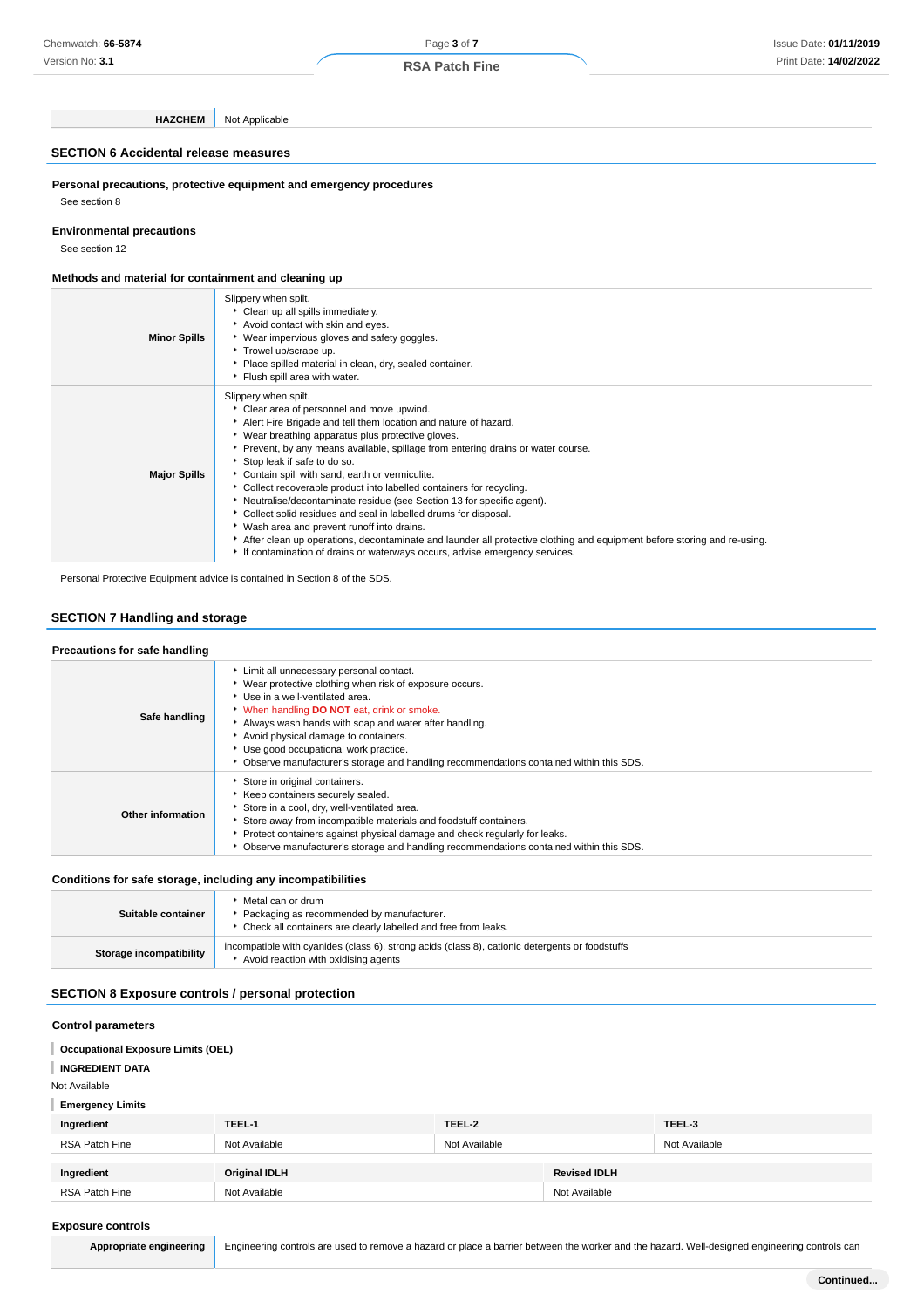|                            | be highly effective in protecting workers and will typically be independent of worker interactions to provide this high level of protection.<br>The basic types of engineering controls are:<br>Process controls which involve changing the way a job activity or process is done to reduce the risk.<br>Enclosure and/or isolation of emission source which keeps a selected hazard "physically" away from the worker and ventilation that strategically<br>"adds" and "removes" air in the work environment. Ventilation can remove or dilute an air contaminant if designed properly. The design of a<br>ventilation system must match the particular process and chemical or contaminant in use.<br>Employers may need to use multiple types of controls to prevent employee overexposure.<br>General exhaust is adequate under normal operating conditions. Local exhaust ventilation may be required in specific circumstances. If risk of<br>overexposure exists, wear approved respirator. Correct fit is essential to obtain adequate protection. Provide adequate ventilation in warehouse<br>or closed storage areas. Air contaminants generated in the workplace possess varying "escape" velocities which, in turn, determine the "capture<br>velocities" of fresh circulating air required to effectively remove the contaminant. |                                  |                                     |  |
|----------------------------|-------------------------------------------------------------------------------------------------------------------------------------------------------------------------------------------------------------------------------------------------------------------------------------------------------------------------------------------------------------------------------------------------------------------------------------------------------------------------------------------------------------------------------------------------------------------------------------------------------------------------------------------------------------------------------------------------------------------------------------------------------------------------------------------------------------------------------------------------------------------------------------------------------------------------------------------------------------------------------------------------------------------------------------------------------------------------------------------------------------------------------------------------------------------------------------------------------------------------------------------------------------------------------------------------------------------------------------------------|----------------------------------|-------------------------------------|--|
|                            | Type of Contaminant:                                                                                                                                                                                                                                                                                                                                                                                                                                                                                                                                                                                                                                                                                                                                                                                                                                                                                                                                                                                                                                                                                                                                                                                                                                                                                                                            |                                  | Air Speed:                          |  |
|                            | solvent, vapours, degreasing etc., evaporating from tank (in still air).                                                                                                                                                                                                                                                                                                                                                                                                                                                                                                                                                                                                                                                                                                                                                                                                                                                                                                                                                                                                                                                                                                                                                                                                                                                                        |                                  | $0.25 - 0.5$ m/s<br>(50-100 f/min)  |  |
|                            | aerosols, fumes from pouring operations, intermittent container filling, low speed conveyer transfers, welding, spray<br>drift, plating acid fumes, pickling (released at low velocity into zone of active generation)                                                                                                                                                                                                                                                                                                                                                                                                                                                                                                                                                                                                                                                                                                                                                                                                                                                                                                                                                                                                                                                                                                                          |                                  | 0.5-1 m/s (100-200<br>f/min.)       |  |
| controls                   | direct spray, spray painting in shallow booths, drum filling, conveyer loading, crusher dusts, gas discharge (active<br>generation into zone of rapid air motion)                                                                                                                                                                                                                                                                                                                                                                                                                                                                                                                                                                                                                                                                                                                                                                                                                                                                                                                                                                                                                                                                                                                                                                               |                                  | 1-2.5 m/s (200-500<br>f/min.)       |  |
|                            | grinding, abrasive blasting, tumbling, high speed wheel generated dusts (released at high initial velocity into zone of<br>very high rapid air motion).                                                                                                                                                                                                                                                                                                                                                                                                                                                                                                                                                                                                                                                                                                                                                                                                                                                                                                                                                                                                                                                                                                                                                                                         |                                  | $2.5 - 10$ m/s<br>(500-2000 f/min.) |  |
|                            | Within each range the appropriate value depends on:                                                                                                                                                                                                                                                                                                                                                                                                                                                                                                                                                                                                                                                                                                                                                                                                                                                                                                                                                                                                                                                                                                                                                                                                                                                                                             |                                  |                                     |  |
|                            | Lower end of the range                                                                                                                                                                                                                                                                                                                                                                                                                                                                                                                                                                                                                                                                                                                                                                                                                                                                                                                                                                                                                                                                                                                                                                                                                                                                                                                          | Upper end of the range           |                                     |  |
|                            | 1: Room air currents minimal or favourable to capture                                                                                                                                                                                                                                                                                                                                                                                                                                                                                                                                                                                                                                                                                                                                                                                                                                                                                                                                                                                                                                                                                                                                                                                                                                                                                           | 1: Disturbing room air currents  |                                     |  |
|                            | 2: Contaminants of low toxicity or of nuisance value only.                                                                                                                                                                                                                                                                                                                                                                                                                                                                                                                                                                                                                                                                                                                                                                                                                                                                                                                                                                                                                                                                                                                                                                                                                                                                                      | 2: Contaminants of high toxicity |                                     |  |
|                            | 3: Intermittent, low production.                                                                                                                                                                                                                                                                                                                                                                                                                                                                                                                                                                                                                                                                                                                                                                                                                                                                                                                                                                                                                                                                                                                                                                                                                                                                                                                | 3: High production, heavy use    |                                     |  |
|                            | 4: Large hood or large air mass in motion                                                                                                                                                                                                                                                                                                                                                                                                                                                                                                                                                                                                                                                                                                                                                                                                                                                                                                                                                                                                                                                                                                                                                                                                                                                                                                       | 4: Small hood-local control only |                                     |  |
|                            | Simple theory shows that air velocity falls rapidly with distance away from the opening of a simple extraction pipe. Velocity generally decreases<br>with the square of distance from the extraction point (in simple cases). Therefore the air speed at the extraction point should be adjusted,<br>accordingly, after reference to distance from the contaminating source. The air velocity at the extraction fan, for example, should be a minimum of<br>1-2 m/s (200-400 f/min) for extraction of solvents generated in a tank 2 meters distant from the extraction point. Other mechanical considerations,<br>producing performance deficits within the extraction apparatus, make it essential that theoretical air velocities are multiplied by factors of 10 or<br>more when extraction systems are installed or used.                                                                                                                                                                                                                                                                                                                                                                                                                                                                                                                  |                                  |                                     |  |
| <b>Personal protection</b> |                                                                                                                                                                                                                                                                                                                                                                                                                                                                                                                                                                                                                                                                                                                                                                                                                                                                                                                                                                                                                                                                                                                                                                                                                                                                                                                                                 |                                  |                                     |  |
| Eye and face protection    | Safety glasses with side shields.<br>Chemical goggles.<br>Contact lenses may pose a special hazard; soft contact lenses may absorb and concentrate irritants. A written policy document, describing<br>the wearing of lenses or restrictions on use, should be created for each workplace or task. This should include a review of lens absorption<br>and adsorption for the class of chemicals in use and an account of injury experience. Medical and first-aid personnel should be trained in<br>their removal and suitable equipment should be readily available. In the event of chemical exposure, begin eye irrigation immediately and<br>remove contact lens as soon as practicable. Lens should be removed at the first signs of eye redness or irritation - lens should be removed in<br>a clean environment only after workers have washed hands thoroughly. [CDC NIOSH Current Intelligence Bulletin 59], [AS/NZS 1336 or<br>national equivalent]                                                                                                                                                                                                                                                                                                                                                                                   |                                  |                                     |  |
| <b>Skin protection</b>     | See Hand protection below                                                                                                                                                                                                                                                                                                                                                                                                                                                                                                                                                                                                                                                                                                                                                                                                                                                                                                                                                                                                                                                                                                                                                                                                                                                                                                                       |                                  |                                     |  |
| Hands/feet protection      | ▶ Wear chemical protective gloves, e.g. PVC.<br>▶ Wear safety footwear or safety gumboots, e.g. Rubber                                                                                                                                                                                                                                                                                                                                                                                                                                                                                                                                                                                                                                                                                                                                                                                                                                                                                                                                                                                                                                                                                                                                                                                                                                          |                                  |                                     |  |
| <b>Body protection</b>     | See Other protection below                                                                                                                                                                                                                                                                                                                                                                                                                                                                                                                                                                                                                                                                                                                                                                                                                                                                                                                                                                                                                                                                                                                                                                                                                                                                                                                      |                                  |                                     |  |
| Other protection           | • Overalls.<br>P.V.C apron.<br>Barrier cream.<br>Skin cleansing cream.<br>Eye wash unit.                                                                                                                                                                                                                                                                                                                                                                                                                                                                                                                                                                                                                                                                                                                                                                                                                                                                                                                                                                                                                                                                                                                                                                                                                                                        |                                  |                                     |  |

#### **Respiratory protection**

- Cartridge respirators should never be used for emergency ingress or in areas of unknown vapour concentrations or oxygen content.
- The wearer must be warned to leave the contaminated area immediately on detecting any odours through the respirator. The odour may indicate that the mask is not functioning properly, that the vapour concentration is too high, or that the mask is not properly fitted. Because of these limitations, only restricted use of cartridge respirators is considered appropriate.
- Cartridge performance is affected by humidity. Cartridges should be changed after 2 hr of continuous use unless it is determined that the humidity is less than 75%, in which case, cartridges can be used for 4 hr. Used cartridges should be discarded daily, regardless of the length of time used

### **SECTION 9 Physical and chemical properties**

#### **Information on basic physical and chemical properties**

| Appearance            | Thick paste with slight acrylic/ ammonia odour; mixes with water. |                                                   |               |
|-----------------------|-------------------------------------------------------------------|---------------------------------------------------|---------------|
| <b>Physical state</b> | Non Slump Paste                                                   | Relative density (Water = 1)                      | $1.5 - 1.7$   |
| Odour                 | Not Available                                                     | <b>Partition coefficient n-octanol</b><br>/ water | Not Available |
| Odour threshold       | Not Available                                                     | Auto-ignition temperature (°C)                    | Not Available |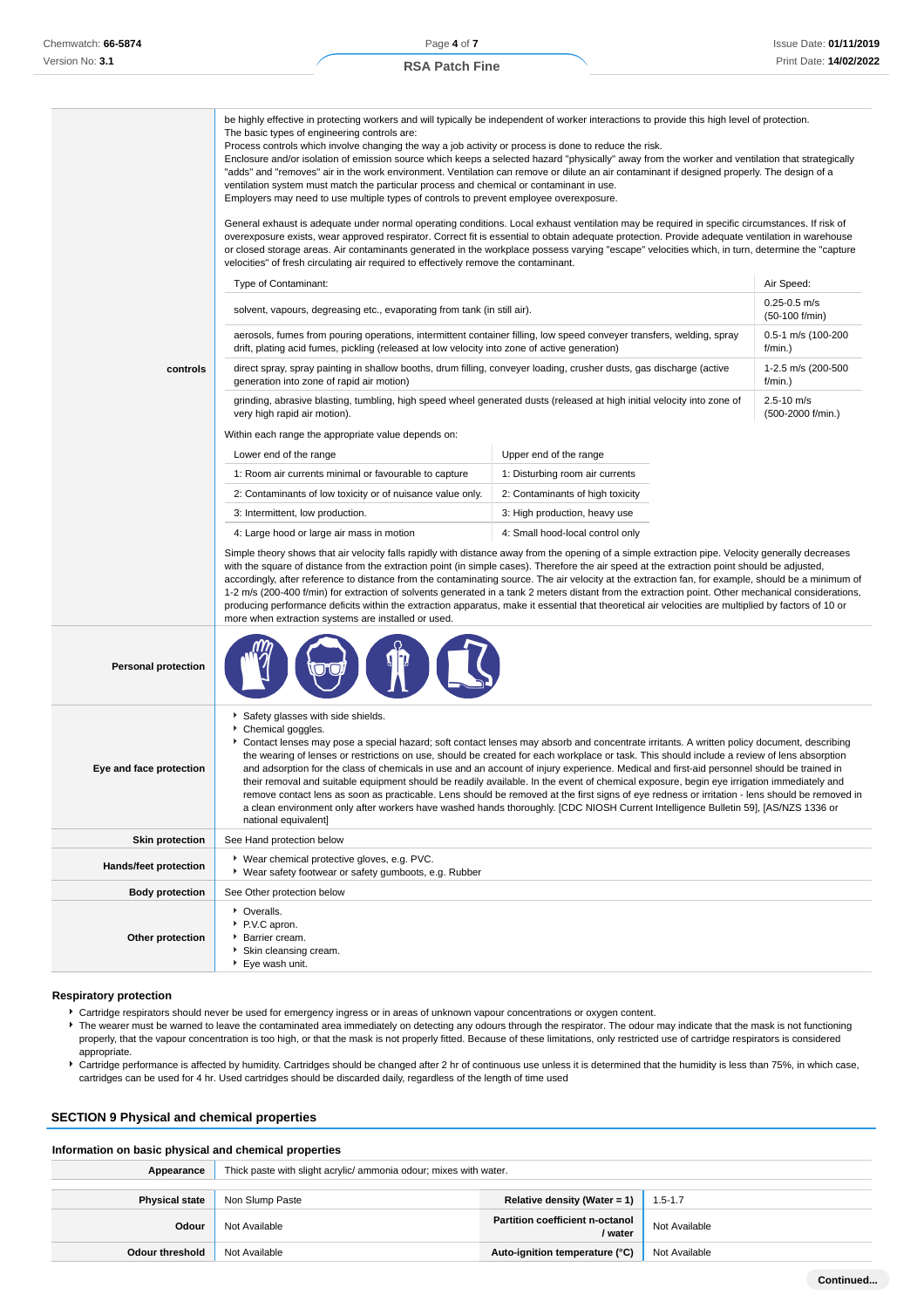| pH (as supplied)                                | $8.5 - 9.5$   | <b>Decomposition temperature</b>     | Not Available  |
|-------------------------------------------------|---------------|--------------------------------------|----------------|
| Melting point / freezing point<br>(°C)          | Not Available | Viscosity (cSt)                      | Not Available  |
| Initial boiling point and boiling<br>range (°C) | Not Available | Molecular weight (g/mol)             | Not Applicable |
| Flash point (°C)                                | Not Available | <b>Taste</b>                         | Not Available  |
| <b>Evaporation rate</b>                         | Not Available | <b>Explosive properties</b>          | Not Available  |
| Flammability                                    | Not Available | <b>Oxidising properties</b>          | Not Available  |
| Upper Explosive Limit (%)                       | Not Available | Surface Tension (dyn/cm or<br>mN/m   | Not Available  |
| Lower Explosive Limit (%)                       | Not Available | <b>Volatile Component (%vol)</b>     | Not Available  |
| Vapour pressure (kPa)                           | Not Available | Gas group                            | Not Available  |
| Solubility in water                             | Miscible      | pH as a solution (Not<br>Available%) | Not Available  |
| Vapour density (Air = 1)                        | Not Available | VOC g/L                              | Not Available  |

### **SECTION 10 Stability and reactivity**

| Reactivity                                 | See section 7                                                                                                                        |
|--------------------------------------------|--------------------------------------------------------------------------------------------------------------------------------------|
| <b>Chemical stability</b>                  | • Unstable in the presence of incompatible materials.<br>▶ Product is considered stable.<br>Hazardous polymerisation will not occur. |
| Possibility of hazardous<br>reactions      | See section 7                                                                                                                        |
| <b>Conditions to avoid</b>                 | See section 7                                                                                                                        |
| Incompatible materials                     | See section 7                                                                                                                        |
| <b>Hazardous decomposition</b><br>products | See section 5                                                                                                                        |

### **SECTION 11 Toxicological information**

### **Information on toxicological effects**

| <b>Inhaled</b>                              | The material is not thought to produce either adverse health effects or irritation of the respiratory tract following inhalation (as classified by EC<br>Directives using animal models). Nevertheless, adverse systemic effects have been produced following exposure of animals by at least one other<br>route and good hygiene practice requires that exposure be kept to a minimum and that suitable control measures be used in an occupational<br>setting. |                                 |                   |                                                                                                                                                                     |
|---------------------------------------------|------------------------------------------------------------------------------------------------------------------------------------------------------------------------------------------------------------------------------------------------------------------------------------------------------------------------------------------------------------------------------------------------------------------------------------------------------------------|---------------------------------|-------------------|---------------------------------------------------------------------------------------------------------------------------------------------------------------------|
| Ingestion                                   | Accidental ingestion of the material may be damaging to the health of the individual.<br>Ingestion may result in nausea, abdominal irritation, pain and vomiting                                                                                                                                                                                                                                                                                                 |                                 |                   |                                                                                                                                                                     |
| <b>Skin Contact</b>                         | There is some evidence to suggest that this material can cause inflammation of the skin on contact in some persons.<br>Open cuts, abraded or irritated skin should not be exposed to this material<br>Entry into the blood-stream, through, for example, cuts, abrasions or lesions, may produce systemic injury with harmful effects. Examine the skin<br>prior to the use of the material and ensure that any external damage is suitably protected.           |                                 |                   |                                                                                                                                                                     |
| Eye                                         | There is some evidence to suggest that this material can cause eye irritation and damage in some persons.                                                                                                                                                                                                                                                                                                                                                        |                                 |                   |                                                                                                                                                                     |
| <b>Chronic</b>                              | Long-term exposure to the product is not thought to produce chronic effects adverse to the health (as classified by EC Directives using animal<br>models); nevertheless exposure by all routes should be minimised as a matter of course.                                                                                                                                                                                                                        |                                 |                   |                                                                                                                                                                     |
|                                             |                                                                                                                                                                                                                                                                                                                                                                                                                                                                  |                                 |                   |                                                                                                                                                                     |
| <b>RSA Patch Fine</b>                       | <b>TOXICITY</b>                                                                                                                                                                                                                                                                                                                                                                                                                                                  |                                 | <b>IRRITATION</b> |                                                                                                                                                                     |
|                                             | Not Available<br>Not Available                                                                                                                                                                                                                                                                                                                                                                                                                                   |                                 |                   |                                                                                                                                                                     |
| Legend:                                     | 1. Value obtained from Europe ECHA Registered Substances - Acute toxicity 2.* Value obtained from manufacturer's SDS. Unless otherwise<br>specified data extracted from RTECS - Register of Toxic Effect of chemical Substances                                                                                                                                                                                                                                  |                                 |                   |                                                                                                                                                                     |
|                                             |                                                                                                                                                                                                                                                                                                                                                                                                                                                                  |                                 |                   |                                                                                                                                                                     |
| <b>Acute Toxicity</b>                       | ×                                                                                                                                                                                                                                                                                                                                                                                                                                                                | Carcinogenicity                 |                   | ×                                                                                                                                                                   |
| <b>Skin Irritation/Corrosion</b>            | ×                                                                                                                                                                                                                                                                                                                                                                                                                                                                | Reproductivity                  |                   | ×                                                                                                                                                                   |
| <b>Serious Eye Damage/Irritation</b>        | ✔                                                                                                                                                                                                                                                                                                                                                                                                                                                                | <b>STOT - Single Exposure</b>   |                   | ×                                                                                                                                                                   |
| <b>Respiratory or Skin</b><br>sensitisation | ×                                                                                                                                                                                                                                                                                                                                                                                                                                                                | <b>STOT - Repeated Exposure</b> |                   | ×                                                                                                                                                                   |
| <b>Mutagenicity</b>                         | ×                                                                                                                                                                                                                                                                                                                                                                                                                                                                | <b>Aspiration Hazard</b>        |                   | ×                                                                                                                                                                   |
|                                             |                                                                                                                                                                                                                                                                                                                                                                                                                                                                  | Legend:                         |                   | $\blacktriangleright$ – Data either not available or does not fill the criteria for classification<br>$\blacktriangleright$ - Data available to make classification |

### **SECTION 12 Ecological information**

#### **Toxicity**

|                       | Endpoint         | <b>Test Duration (hr)</b> | <b>Species</b> | Value            | Source           |
|-----------------------|------------------|---------------------------|----------------|------------------|------------------|
| <b>RSA Patch Fine</b> | Not<br>Available | Not Available             | Not Available  | Not<br>Available | Not<br>Available |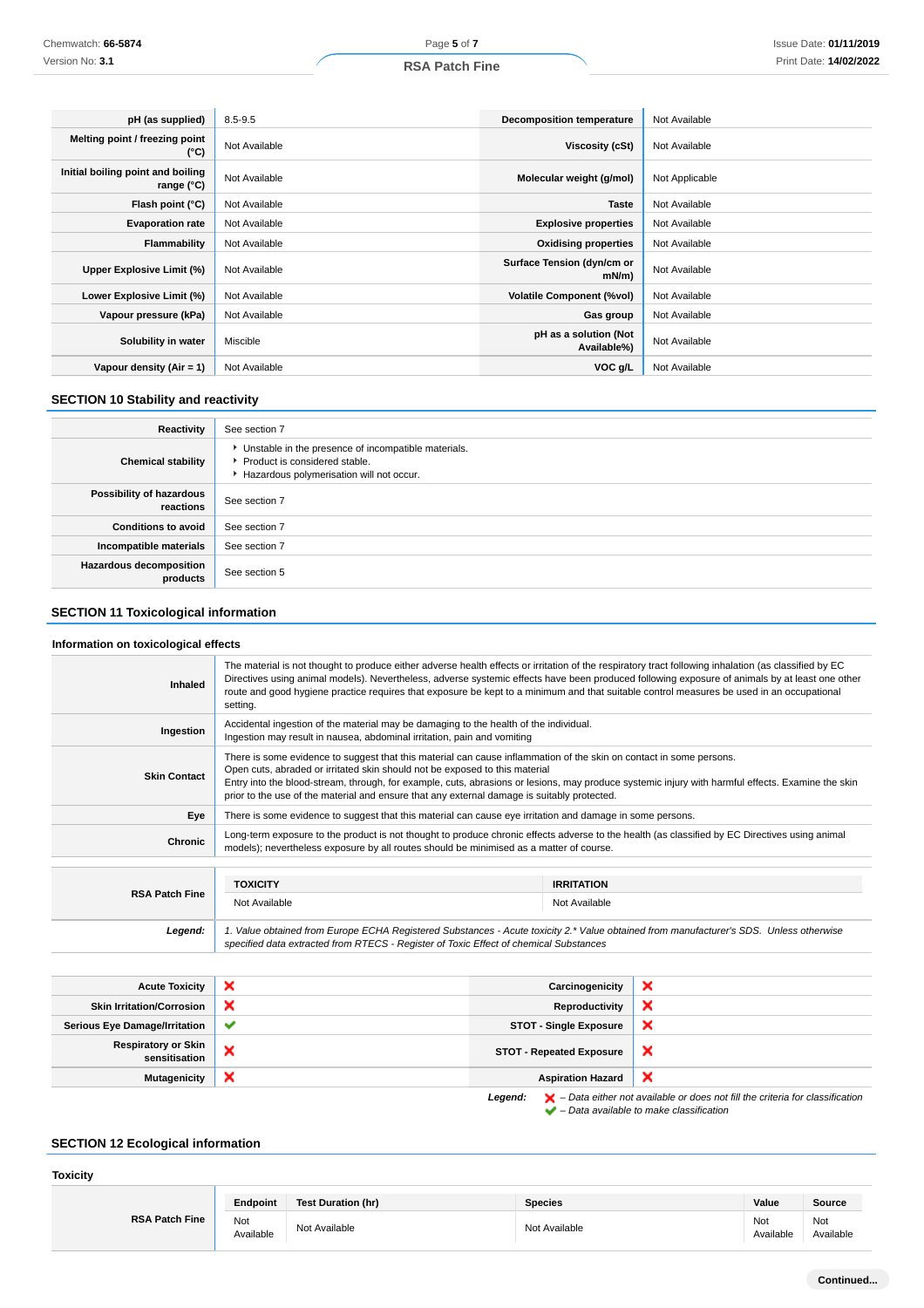#### **RSA Patch Fine**

**Legend:** Extracted from 1. IUCLID Toxicity Data 2. Europe ECHA Registered Substances - Ecotoxicological Information - Aquatic Toxicity 4. US EPA,

|                                                  | - Bioconcentration Data 8. Vendor Data | Ecotox database - Aquatic Toxicity Data 5. ECETOC Aquatic Hazard Assessment Data 6. NITE (Japan) - Bioconcentration Data 7. METI (Japan) |  |  |  |
|--------------------------------------------------|----------------------------------------|------------------------------------------------------------------------------------------------------------------------------------------|--|--|--|
| <b>DO NOT</b> discharge into sewer or waterways. |                                        |                                                                                                                                          |  |  |  |
| Persistence and degradability                    |                                        |                                                                                                                                          |  |  |  |
| Ingredient                                       | Persistence: Water/Soil                | <b>Persistence: Air</b>                                                                                                                  |  |  |  |
|                                                  | No Data available for all ingredients  | No Data available for all ingredients                                                                                                    |  |  |  |
| <b>Bioaccumulative potential</b><br>Ingredient   | <b>Bioaccumulation</b>                 |                                                                                                                                          |  |  |  |
|                                                  | No Data available for all ingredients  |                                                                                                                                          |  |  |  |
| <b>Mobility in soil</b>                          |                                        |                                                                                                                                          |  |  |  |
| Ingredient                                       | <b>Mobility</b>                        |                                                                                                                                          |  |  |  |
|                                                  | No Data available for all ingredients  |                                                                                                                                          |  |  |  |

### **SECTION 13 Disposal considerations**

| Waste treatment methods      |                                                                                                                                                                                                                                                                 |  |
|------------------------------|-----------------------------------------------------------------------------------------------------------------------------------------------------------------------------------------------------------------------------------------------------------------|--|
| Product / Packaging disposal | ▶ Recycle wherever possible or consult manufacturer for recycling options.<br>Consult State Land Waste Authority for disposal.<br>Bury or incinerate residue at an approved site.<br>▶ Recycle containers if possible, or dispose of in an authorised landfill. |  |

### **SECTION 14 Transport information**

### **Labels Required Marine Pollutant** NO **HAZCHEM** Not Applicable

**Land transport (ADG): NOT REGULATED FOR TRANSPORT OF DANGEROUS GOODS**

**Air transport (ICAO-IATA / DGR): NOT REGULATED FOR TRANSPORT OF DANGEROUS GOODS**

**Sea transport (IMDG-Code / GGVSee): NOT REGULATED FOR TRANSPORT OF DANGEROUS GOODS**

**Transport in bulk according to Annex II of MARPOL and the IBC code**

Not Applicable

**Transport in bulk in accordance with MARPOL Annex V and the IMSBC Code**

**Product name Group** 

#### **Transport in bulk in accordance with the ICG Code**

**Product name Ship Type**

### **SECTION 15 Regulatory information**

**Safety, health and environmental regulations / legislation specific for the substance or mixture**

### **National Inventory Status**

| <b>National Inventory</b>                          | <b>Status</b> |
|----------------------------------------------------|---------------|
| Australia - AIIC / Australia<br>Non-Industrial Use | Not Available |
| Canada - DSL                                       | Not Available |
| Canada - NDSL                                      | Not Available |
| China - IECSC                                      | Not Available |
| Europe - EINEC / ELINCS / NLP                      | Not Available |
| Japan - ENCS                                       | Not Available |
| Korea - KECI                                       | Not Available |
| New Zealand - NZloC                                | Not Available |
| Philippines - PICCS                                | Not Available |
| USA - TSCA                                         | Not Available |
| Taiwan - TCSI                                      | Not Available |
| Mexico - INSQ                                      | Not Available |
| Vietnam - NCI                                      | Not Available |
| Russia - FBEPH                                     | Not Available |